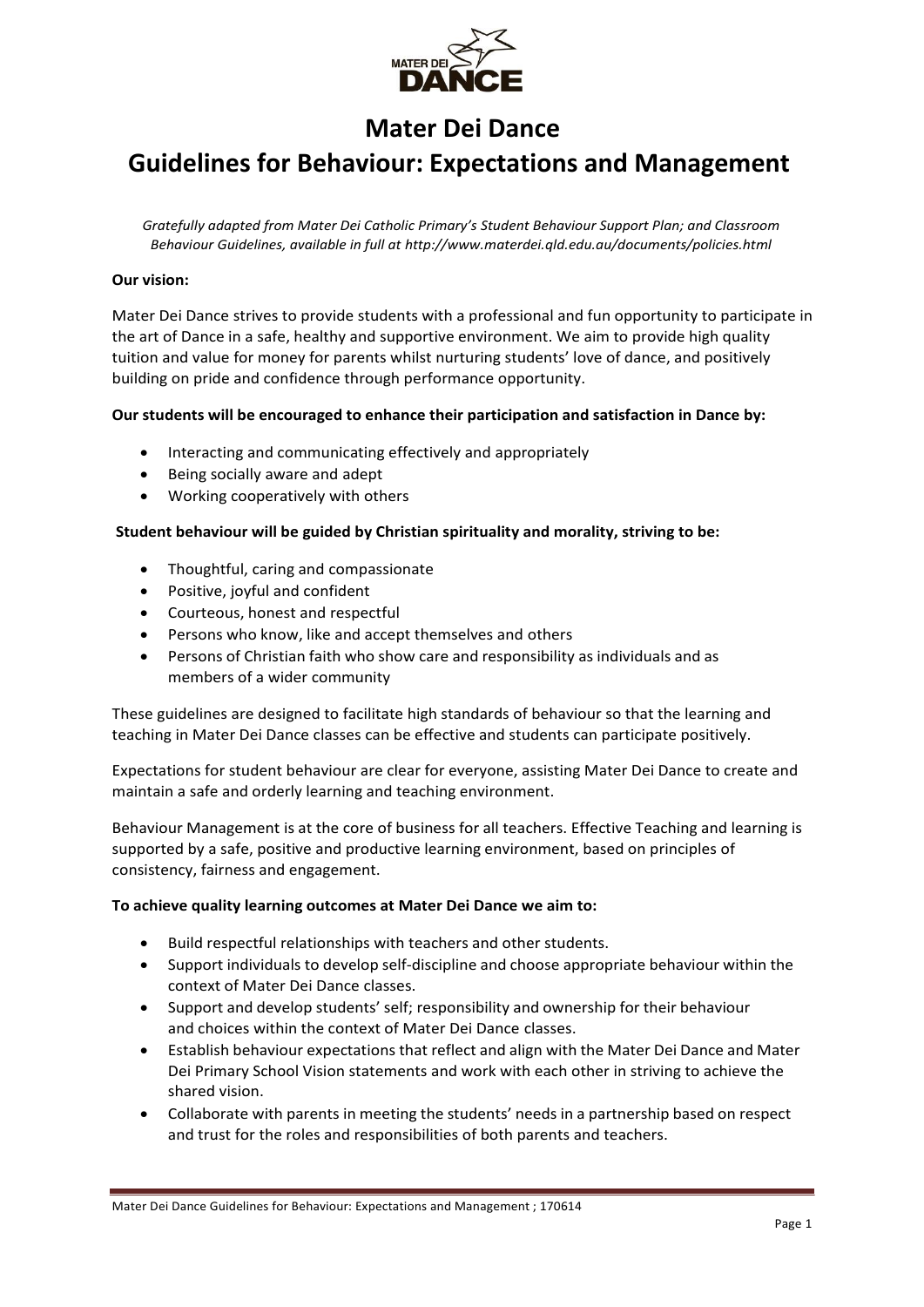

## **Roles, rights and responsibilities of school community members:**

### **At Mater Dei Dance we expect that students will:**

- Participate actively in Dance classes, consistently demonstrating appropriate attitude and behaviour
- Take responsibility for their own behaviour and learning
- Demonstrate respect for themselves, other members of class and the Mater Dei school environment
- Behave in a manner that respects the rights of others, including the right to learn
- Co;operate with staff and others in authority

# **At Mater Dei Dance we expect that parents/ caregivers will:**

- Show an active but appropriate level of interest in their child's participation in Mater Dei Dance activities
- Cooperate with Mater Dei Dance to achieve the best outcomes for their child
- Support teaching staff in maintaining a safe and respectful learning environment for all students
- Participate in constructive communication and relationships with Mater Dei Dance staff regarding their child's learning, wellbeing and behaviour as necessary
- Act courteously, politely and honestly
- Contribute positively to behaviour support plans that concern their child

## **At Mater Dei Dance we expect that staff will:**

- Provide safe and supportive learning environments
- Provide inclusive and engaging Dance activity
- Initiate and maintain constructive communication and relationships with students and where necessary parents/carers
- Promote the skills of responsible self; management
- Maintain student attendance records

# **Appropriate Behaviour:**

Mater Dei Dance seeks to foster a culture of positivity, engaging the children in their dancing and inspiring them to behave and achieve to the best of their ability. With the provision of quality teachers, uniforms, dance equipment, suitable environments and a reward system, culminating in a professional end of year concert, Mater Dei Dance hopes to enhance student and parent commitment and interest in the Dance school therefore enriching the experience for everyone.

A simple reward system – "Star of the Week" – has been introduced, acknowledging one student (or 2 in large classes) per week who attends class in correct uniform, applies themselves to task and behaves in such a manner as to exceed expectation. Star of the Week is chosen by the class teacher. Students are allowed to take the Star of the Week medal home and are to return it to the teacher the following week.

All students also receive a small gift and a certificate for their participation at the end of year Dance concert.

Mater Dei Dance Guidelines for Behaviour: Expectations and Management ; 170614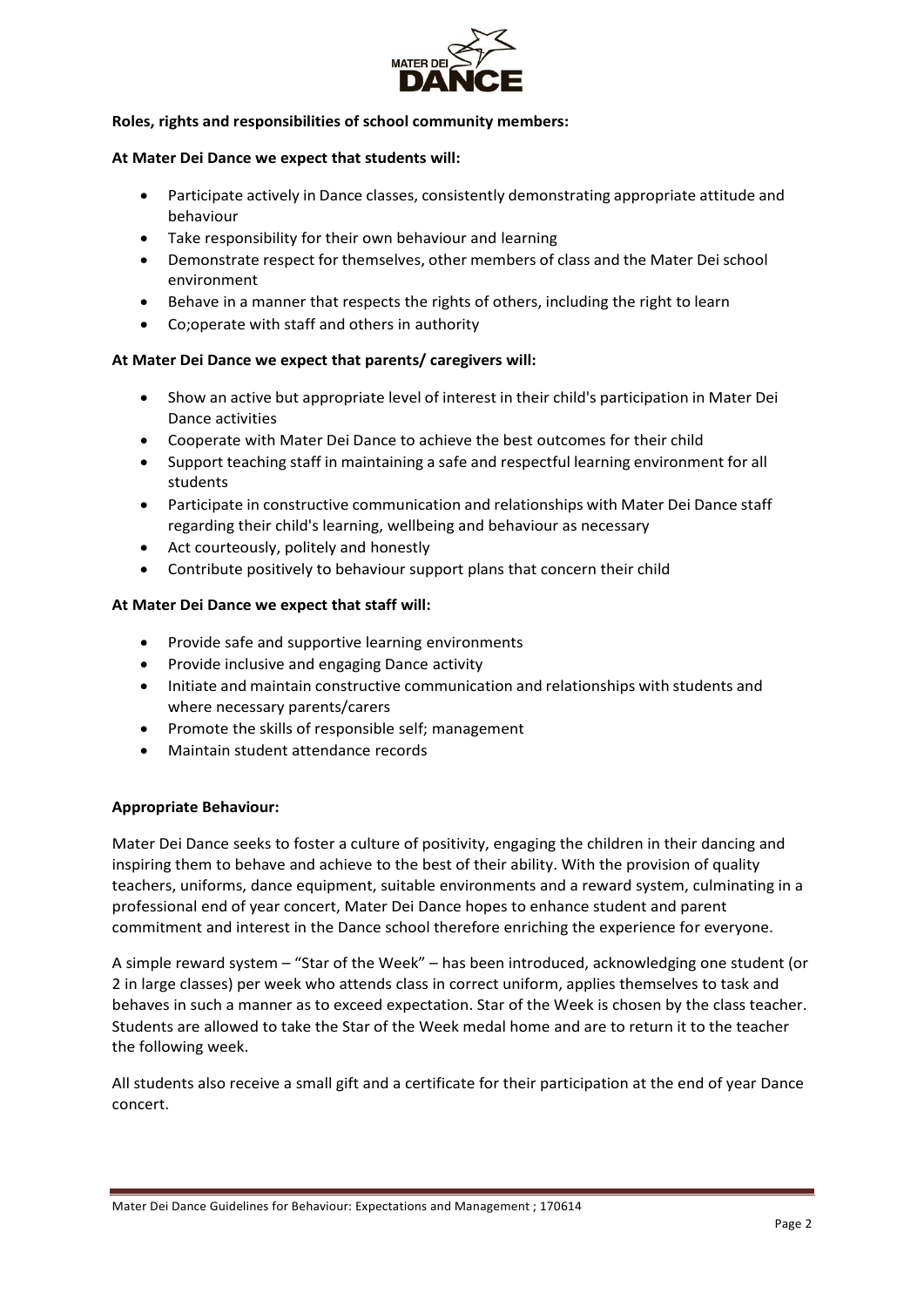

# **Commendations:**

Should any student or parent wish to acknowledge good behaviour or performance by a Mater Dei student or teacher, the parent should outline the acknowledgement in an email to [dance@materdeipandf.org.au.](mailto:dance@materdeipandf.org.au) A member of the Mater Dei Dance committee will acknowledge receipt and forward the commendation or acknowledge the student/teacher as appropriate.

# **Consequences for inappropriate student behaviour:**

# **Mater Dei School has five non-negotiable behaviour expectations fully adopted by Mater Dei Dance:**

- 1. Listen with your whole body
- 2. Signal to speak and move
- 3. Helping actions
- 4. Speak to please
- 5. Right place, right time, right task

# **Where behaviour expectations are not met by students in Mater Dei Dance classes the following management by teachers will occur:**

# **Response 1: Verbal reminders/reflective questioning by the teacher** (*examples/guidelines only):*

- Is what you are doing helping you to participate meaningfully in the class?
- Are you willing to change what you have been doing?
- What behaviour do we need to see/hear?
- What might you do differently next time?
- You are welcome to re;join the group if I have your agreement to abide by our
- behaviour expectations.

# **Response 2: Warning**

- Child to the side of the class for one minute thinking about their choice of behaviour and reflecting on the expected behaviour.
- Child is privately invited to re-join the group (use reflective questions)

# **Response 3: Time out**

- Child moves to a space in the classroom predetermined by the teacher for three to five minutes of thinking time. The child thinks about their choice of behaviour and reflects on the expected behaviour.
- Child is privately invited to re-join the group (use reflective questions)

# **Response 4: Significant breach of behaviour expectations**

- Child is excluded from the remainder of the class, either seated in a place determined by the teacher, or in cases of an extreme breach, handed over to the child's parent with follow up contact to be made by a member of the Mater Dei Dance committee.
- Teachers are expected to notify a member of the Mater Dei Committee at the earliest opportunity following an occurrence of 'Response 4'. The Committee, together with the parents of student/s concerned, and, where necessary, the Principal of Mater Dei Catholic Primary School are to decide on a suitable course of action to achieve resolution and reintegration of the student/s in the Dance class.